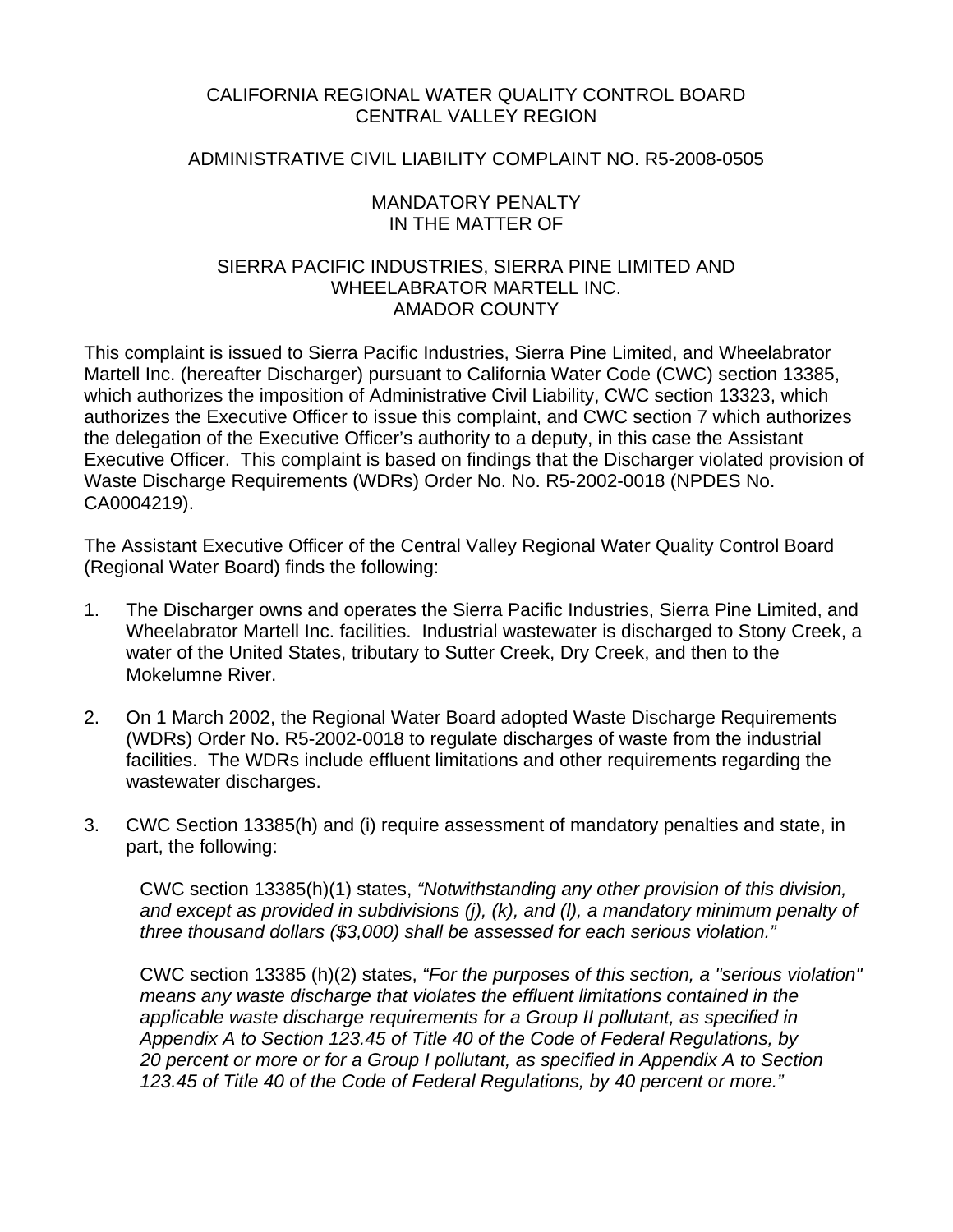*CWC section 13385(i)(1) states, "Notwithstanding any other provision of this division, and except as provided in subdivisions (j), (k), and (l), a mandatory minimum penalty of three thousand dollars (\$3,000) shall be assessed for each violation whenever the person does any of the following four or more times in any period of six consecutive months, except that the requirement to assess the mandatory minimum penalty shall not be applicable to the first three violations:* 

- *A) Violates a waste discharge requirement effluent limitation.*
- *B) Fails to file a report pursuant to Section 13260.*
- *C) Files an incomplete report pursuant to Section 13260.*
- D) *Violates a toxicity effluent limitation contained in the applicable waste discharge requirements where the waste discharge requirements do not contain pollutantspecific effluent limitations for toxic pollutants."*
- 4. CWC section 13323 states, in part:

*"Any executive officer of a regional board may issue a complaint to any person on whom administrative civil liability may be imposed pursuant to this article. The complaint shall*  allege *the act or failure to act that constitutes a violation of law, the provision authorizing civil liability to be imposed pursuant to this article, and the proposed civil liability."*

5. WDRs Order No. 5-2002-0018 Effluent Limitations No. B. 1 include, in part, the following effluent limitations:

| Constituent                   | <u>Unit</u> | 30-Dav | Weeklv<br>Average Average | Daily<br>Maximum |
|-------------------------------|-------------|--------|---------------------------|------------------|
| <b>Total Suspended Solids</b> | ma/L        | 20     | $- -$                     | 40               |

- 6. According to the Discharger's self-monitoring reports, the Discharger committed one (1) serious violation of the effluent limitations contained in Order No. 5-2002-0018 during the period beginning 1 March 2002 through 30 November 2007, because the measured constituent exceeded the maximum prescribed level by more than 40 percent on this occasion. The mandatory minimum penalty for this serious violation is **three thousand dollars (\$3,000)**.
- 7. The total amount of the mandatory penalties assessed for the cited effluent violation is **three thousand dollars (\$3,000).** The cited effluent violation is included in Attachment A, a part of this Order.
- 8. Issuance of this Administrative Civil Liability Complaint to enforce CWC Division 7, Chapter 5.5 is exempt from the provisions of the California Environmental Quality Act (Public Resources Code Section 21000, et. seq.), in accordance with Title 14 California Code of Regulations, Enforcement Actions by Regulatory Agencies, Section 15321(a)(2).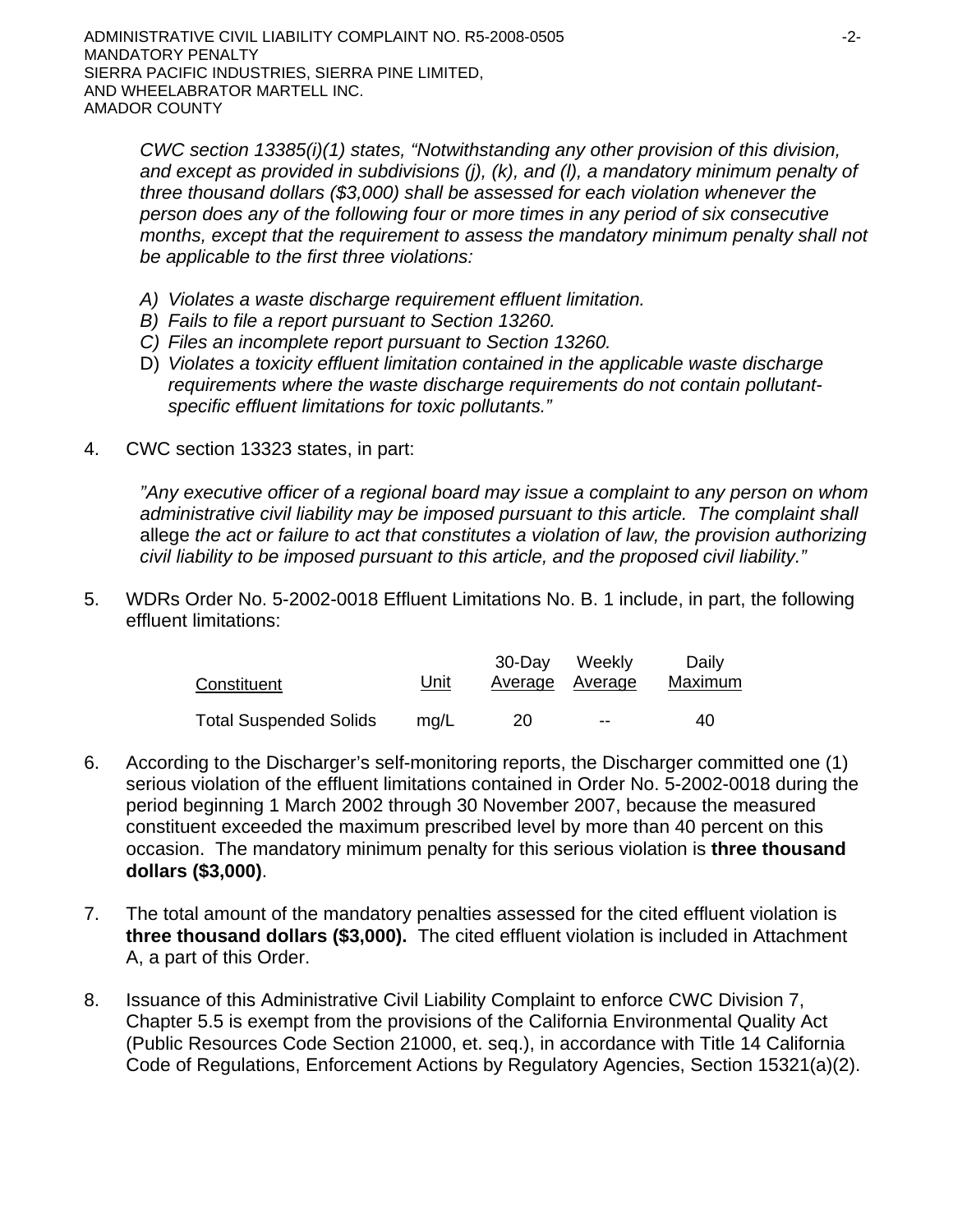## **SIERRA PACIFIC INDUSTRIES, SIERRA PINE LIMITED, AND WHEELABRATOR MARTELL INCORPORATED ARE HEREBY GIVEN NOTICE THAT:**

- 1. The Assistant Executive Officer of the Regional Water Board proposes that the Discharger be assessed an Administrative Civil Liability in the amount of **three thousand dollars (\$3,000)**.
- 2. A hearing on this matter will be held at the Regional Water Board meeting scheduled on 24/25 April 2008, unless the Discharger agrees to:
	- a) Waive the hearing by completing the attached form and returning it to the Regional Water Board; and
	- b) Pay the proposed civil liability of **three thousand dollars (\$3,000)** in full.
- 3. If a hearing on this matter is held, the Regional Water Board will consider whether to affirm, reject, or modify the proposed Administrative Civil Liability, or whether to refer the matter to the Attorney General for recovery of judicial civil liability.

KENNETH D. LANDAU, Assistant Executive Officer

6 February 2008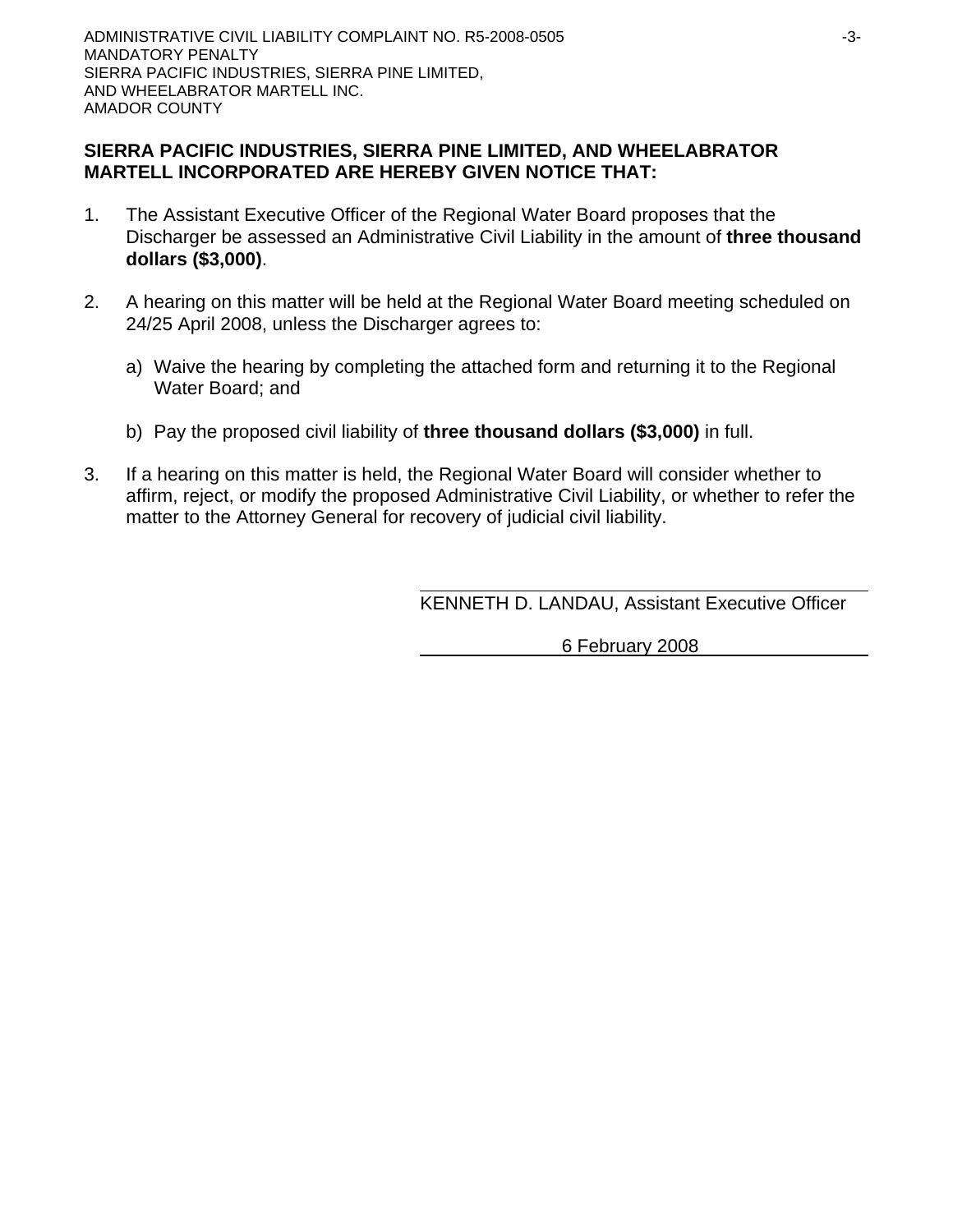# **WAIVER OF HEARING FOR ADMINISTRATIVE CIVIL LIABILITY COMPLAINT**

By signing this waiver, I affirm and acknowledge the following:

- 1. I am duly authorized to represent Sierra Pacific Industries, Sierra Pine Limited, and Wheelabrator Martell Incorporated (hereinafter "Discharger") in connection with Administrative Civil Liability Complaint No. R5-2008-0505 (hereinafter the "Complaint");
- 2. I am informed of the right provided by California Water Code Section 13323, subdivision (b), to a hearing within ninety (90) days of issuance of the Complaint;
- 3. I hereby waive the Discharger's right to a hearing before the California Regional Water Quality Control Board, Central Valley Region, within ninety (90) days of the date of issuance of the Complaint; and
- 4. I certify that the Discharger will remit payment for the civil liability imposed in the amount of **three thousand dollars (\$3,000)** by check, which contains a reference to "ACL Complaint No. R5-2008-0505" and is made payable to the "*State Water Pollution Cleanup and Abatement Account*."
- 5. I understand the payment of the above amount constitutes a settlement of violations alleged in the Complaint that will not become final until after a public comment period.
- 6. I understand that the Assistant Executive Officer has complete discretion to modify or terminate this settlement.
- 7. I understand that payment of the above amount is not a substitute for compliance with applicable laws and that continuing violations of the type alleged in the Complaint may subject the Discharger to further enforcement, including additional civil liability.

(Print Name and Title)

(Signature)

(Date)